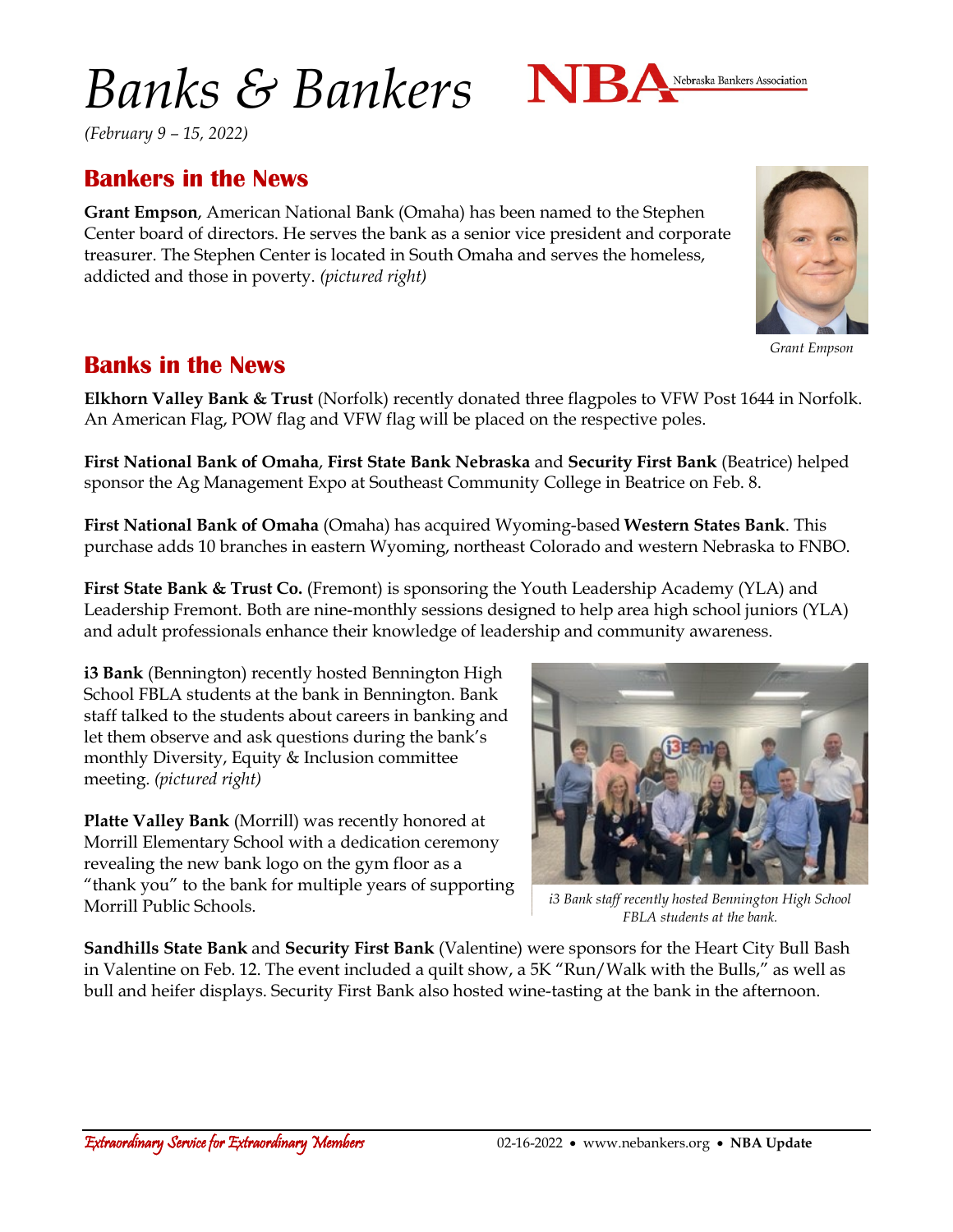# *Banks & Bankers*



*(February 9 – 15, 2022)*

**Washington County Bank** (Blair) has pledged a \$50,000 contribution to the Generations Park and Splash Pad project that will be built north of the Blair Public Library and Technology Center. *(pictured right)*

> *Washington County Bank employees Emily Peterson (left) and JoEllen Maras (right) recently presented a check to Rick Paulsen from the Generations Park Fundraising Committee.*



## **Promotions and Appointments**



**Dodge: Christopher Gray**, president, Farmers State Bank.



**North Platte: Katie West**, mortgage lender, Community First Bank.



**Omaha: Susan Scheef**, customer service supervisor, Lincoln Federal Savings Bank.



**Scottsbluff: Katy Gompert**, Platte Valley Companies director of operations, Platte Valley Bank.

**Grand Island: Russ Rerucha**, board of directors, Home Federal Bank.

#### **Deaths**

**Beverly Colburn**, (Sutherland), age 85 passed away on Feb. 4. Following her two years as a teacher, she worked at Hershey State Bank and Hershey Agency. *(pictured right)*



*Beverly Colburn*